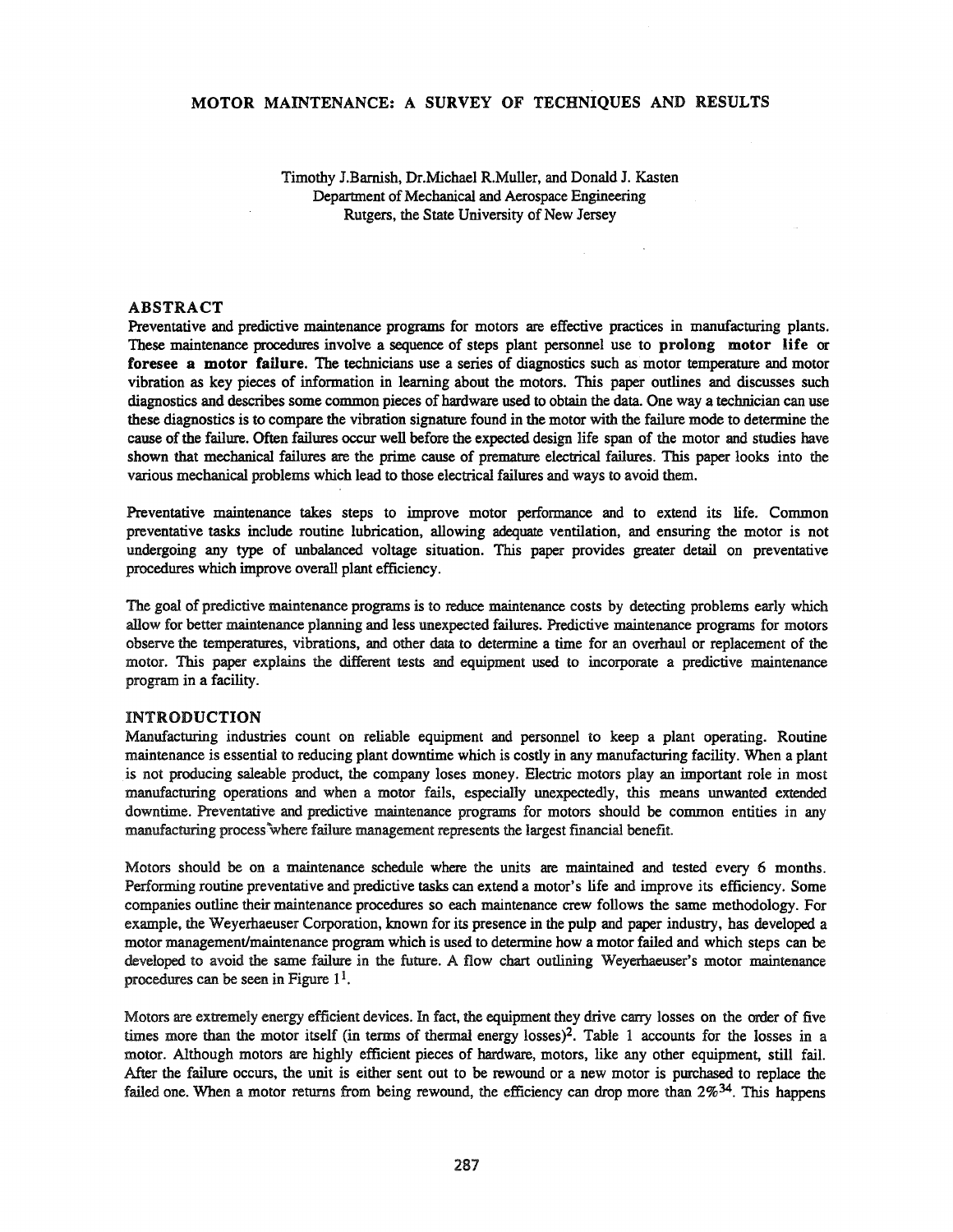when the motor repair shop burns the old windings off the motor, affecting the insulation of the stator. When the insulation properties drop, a motor's losses increase which result in the decrease in efficiency. New technologies are available which help reduce the losses in a rewound motor; rare cases have shown that a motor's efficiency increased after being rewound. The method used in the rewinding procedure directly affects the outcome of the rewind.



Figure 1. Weyerhaeuser Corporation's Motor Management Flowchart

Table 1. Breakdown of Efficiency Losses in Motors

| <b>Motor Efficiency Losses</b> |                   |  |
|--------------------------------|-------------------|--|
| Type of Loss                   | % of Total Motorl |  |
|                                | Loss              |  |
| Stator $I^2R$                  | 35%               |  |
| Rotor $I^2R$                   | 25%               |  |
| Core                           | 20%               |  |
| <b>Stray Load</b>              | 10%               |  |
| Friction & Windage             | 10%               |  |

One common practice when a motor fails is to replace the failed motor with anew, energy efficient model. Appropriate times to purchase energy efficient motors include for all new installations, when replacing oversized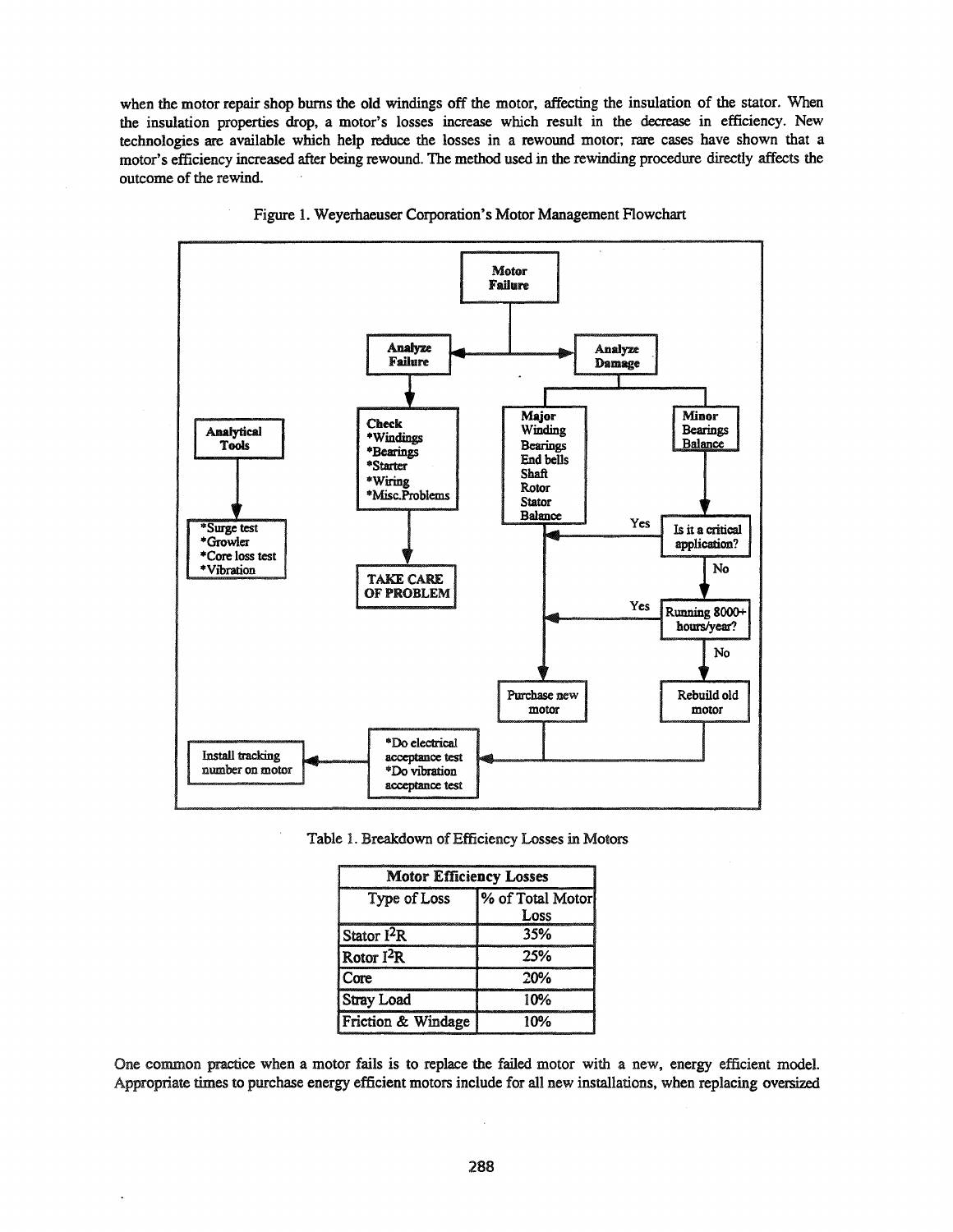motors, and when rewinding is not financially feasible. Many facilities will purchase energy efficient motors regardless of when a motor fails.

One successful program federally funded through the U.S. Department of Energy is the Motor Challenge. This is a voluntary program where members pledge to promote the use of energy efficient motor systems. In addition, partners are able to use Motor Challenge's technical help lines, a variety of technical case studies, and probably most useful, get updates and training on the use of MotorMaster+. MotorMaster+ is software that supports motor management functions at industrial facilities. The software supports motor systems improvement planning through identifying the most efficient motor(s) for a given repair or motor purchase decision. MotorMaster+ can be used to identify inefficient or oversized inventory motors and compute the energy and demand savings associated with selection of a replacement energy-efficient model.

Technical data is included that can help optimize a drive system, such as motor part-load efficiency and power factor, full-load speed, torque, and voltage. Purchase information including list price, warranty, catalog number, and manufacturer's addresses are also part of the package. Analysis features calculate the energy savings, dollar savings, simple payback, cash flows, and after-tax rate of return-on-investment from using a particular energy-efficient motor in a new purchase or retrofit application. Variables such as motor efficiency, purchase price, energy costs, hours of operation, load factor, and utility rebates are taken into account.

#### PREVENTATIVE MAINTENANCE

Unexpected downtimes are costly in any manufacturing facility. Plant managers and engineers try constantly to avoid equipment failures, especially motor failures. When a motor goes down, so can a major part of a manufacturing process. Preventative maintenance programs provide care for motors before a major catastrophe can happen.

## Electrical Considerations

A motor is designed electrically to last as long as 30 years or more. A large percentage of motors fail within 5 to 10 years of first initial use and seem to be caused by shorts in the windings and other electrical mishaps. Further investigation would show that a mechanical failure (e.g., misalignment, bearing failure) led to that electrical failure. Regardless of this statement, an overview of the plant's electrical system should be performed to check for problems that might actually cause an electrical failure in a motor. This includes monitoring voltage imbalances and observing the motor nameplate voltage rating. As a routine maintenance check, personnel should record the voltage at the terminals of the motor to identify potential problems.

Voltage imbalance is an area of concern and efforts should be made to optimize the electrical distribution system in a plant. A voltage imbalance occurs when the voltages to the lines of a polyphase induction motor are not equal. Imbalances in excess of five percent should be corrected as soon as possible<sup>3</sup>. A voltage imbalance causes the line currents to be unequal as well which cause problems such as torque pulsations, vibrations, and overheating one or more of the phase windings. This situation increases motor losses and heat generation which decrease the motor's efficiency and shortens its life. Figure 2 shows the increase in motor losses as the voltage imbalance increases<sup>3</sup>.



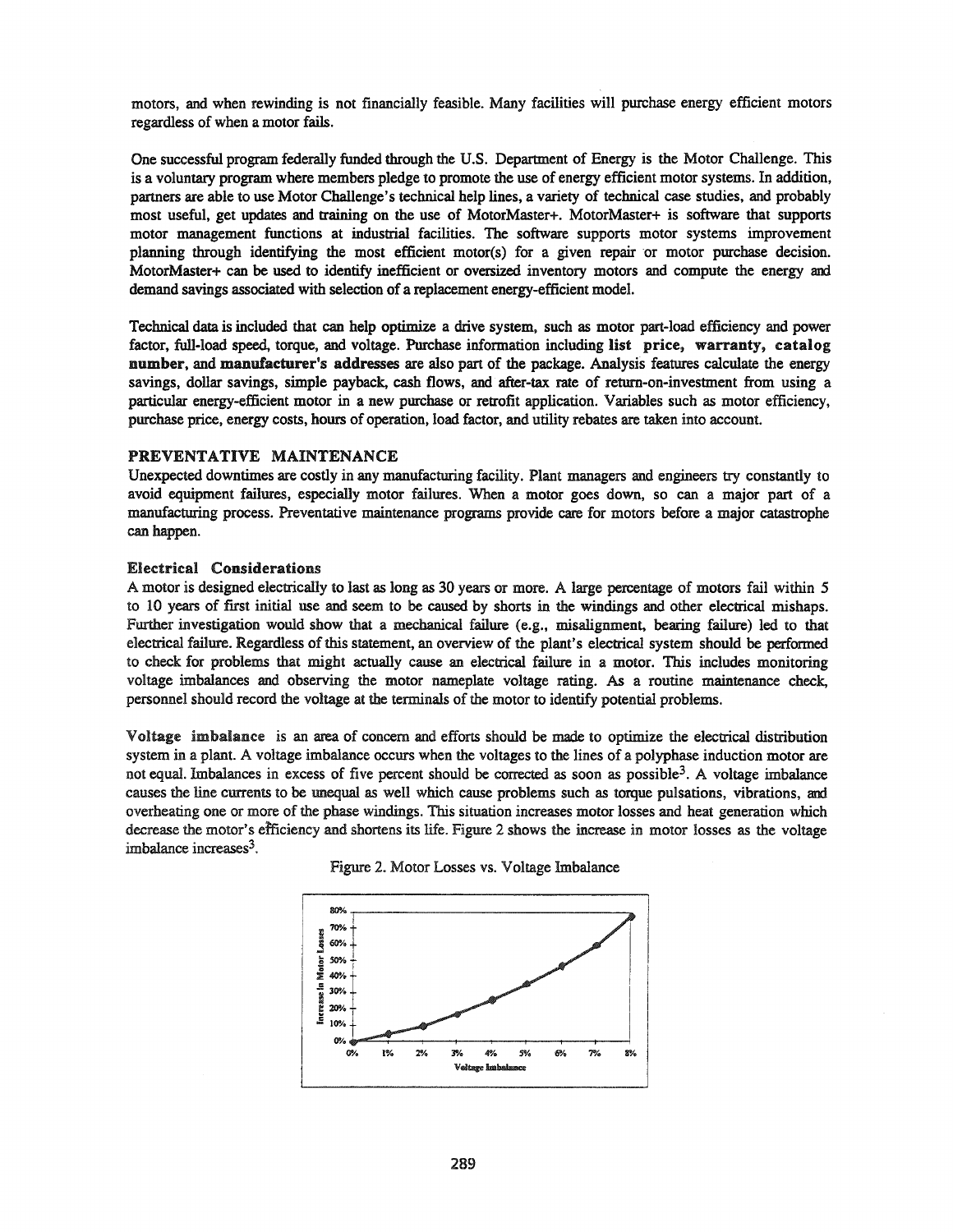Under- and over-voltage can both affect a motor's insulating properties. Under-voltage conditions can cause temperature stress in the insulation for various reasons. At these lower voltages a motor will perform at a decreased full load efficiency, run hotter, slip more, produce less torque, and may have a shorter life. Overall, this motor will experience a 2-2.5% efficiency decrease when operated at under-voltage conditions<sup>4</sup>. Most induction motors are tolerant to over-voltage situations, but severe over-voltages may cause turn-to-turn and phase-to-phase short circuiting5.

## Motor Ventilation

Restricting ventilation to a motor can cause the motor to operate at higher than desired temperatures. These high temperatures can damage a motor's insulation and cause it to fail. As a maintenance procedure, in harsh environments where dirt, dust, and other debris constantly clog ventilating passages, blow out the dirt with dry air as often as needed<sup>6</sup>. One consideration when installing open dripproof motors or totally enclosed fan cooled motors, although they are protected, is to place the motors in an area where their airflow will not be restricted or where high ambient temperatures will be encountered. The premise with adequate ventilation is that the cooler a motor operates, the more its efficiency is improved and its lifetime extended.

Some plants will paint their motors to give the appearance of a clean operating environment with lots of new equipment. According to manufacturers and plant personnel, motor casings are not designed to be painted since any extra layers of paint act as insulation. This procedure will overheat the motor which usually ends in premature failure.

# Alignment

One step of a successful motor maintenance program is to align the motor with the load. Poor alignment can lead to mechanical vibration and roughness (the predictive side of vibration is discussed later in this paper). Two types of problems are the cause for misalignment in direct coupling drives: angular misalignment and parallel misalignment. Angular misalignment is the amount by which the faces of the two coupling halves are out of parallel and parallel misalignment is the offset between the centerlines of the two shafts<sup>7</sup>. The misalignments can be detected using a dial-indicator, laser, or computer instrumentation. The results should not show more than  $0.002$ " for either misalignment<sup>8</sup>. When checking the alignment, be sure that the system is checked at actual operating conditions since operating temperatures could affect the outcome. Misalignments of several thousandths of an inch will result even with a small differential between motor temperature and driven equipment temperature<sup>7</sup>. Even though the motor and drive are aligned following installation, the alignment can be altered after many hours of service resulting from vibration, shifting, and settling of the foundation. Alignment checks should become part of routine preventative maintenance tasks.

#### Lubrication

Peak operation of motors begins with proper lubrication techniques. Lubrication reduces wear on metal parts which rub against one another. However, there are two concerns associated with lubrication practices: underlubrication and overlubrication. Underlubrication usually occurs when either an insufficient amount oflubricant is applied to the motor bearings or maintenance has not been performed on the motor in quite some time. Since the friction of the bearings increases, the motor has to work harder to overcome the increased resistance which means its energy use increases and the motor runs hot. When the motor runs hot, the efficiency decreases which leads to a reduction of the lubricating properties (see Figure  $3<sup>9</sup>$ ).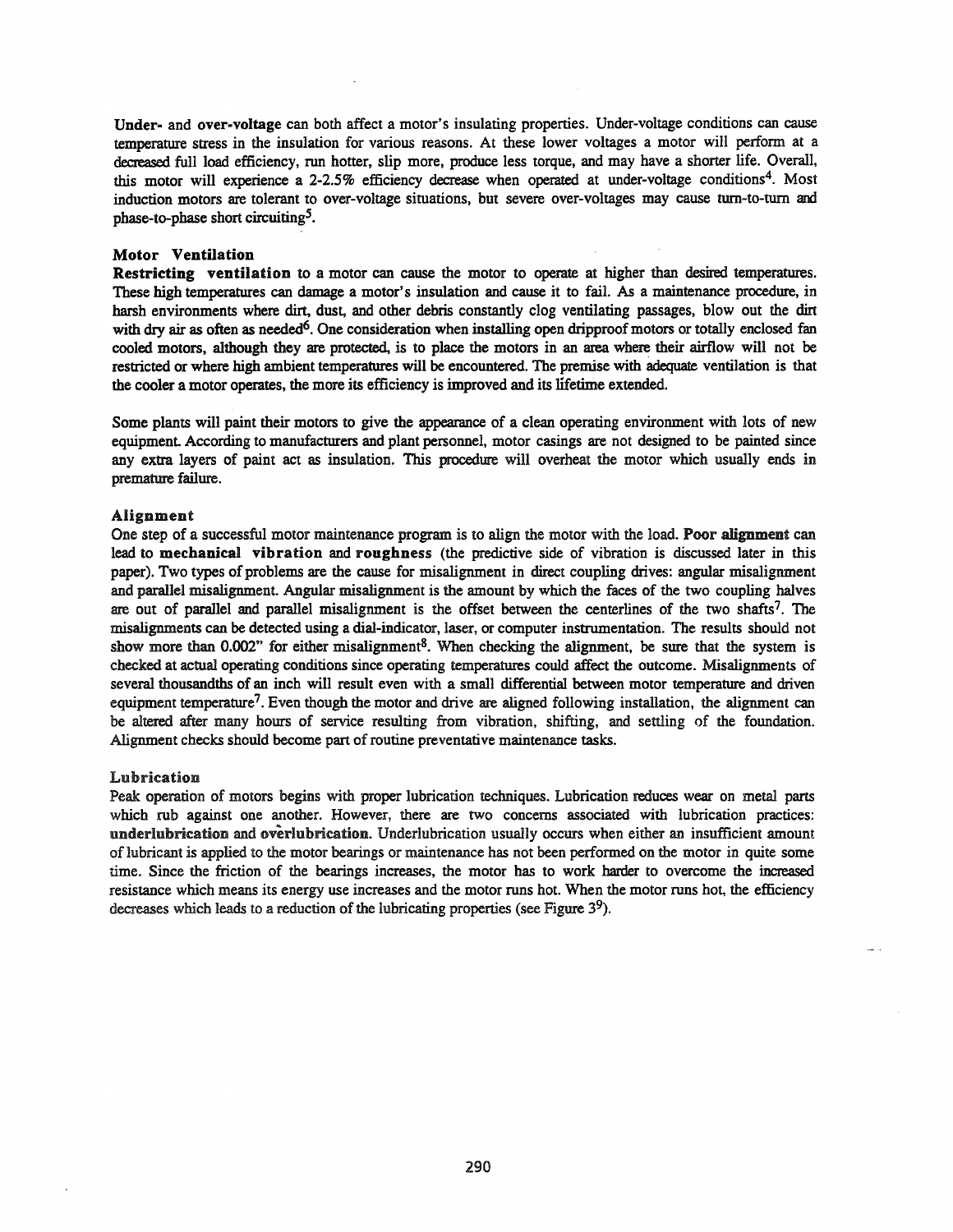



Towards the other extreme, some plant maintenance personnel feel that excessive amounts of grease on a motor's bearings will provide a safe level of lubricant. However, this does just the opposite. The grease used to lubricate motor bearings is highly viscous and excessive greasing of the bearings will develop high internal friction which increases the force necessary to tum the shafts. Overlubrication can cause other problems such as damaged seals and grease and dirt accumulation on the bearings which leads to overheating and premature failure.

When performing lubrication maintenance work on the motor, old grease should be completely removed so that no contaminants infect the new grease application. Water, especially, can cause contamination which greatly reduces the performance and longevity of the lubricant. Maintenance personnel should also keep in mind that a bearing chamber should not be filled more than one third full of grease<sup>10</sup>.

Lubricants can be found in a wide variety of flavors, most with additives which help to reduce friction and increase the life of the lubricant. The additives placed in mineral oil lubricants or the oils themselves can be completely synthetic. Synthetic lubricants can cost as much as twice or more than natural lubricants, but the number of times when the equipment is to be regreased is reduced thus supporting any recommendation to switch lubricant types. Studies have been conducted which report dramatic reductions in motor failures and motor rewinds from switching to synthetic greases in place of natural lubricants<sup>32</sup>.

#### Full-Load Considerations

Motors are designed to operate and perform to the specifications at full load conditions. However, many motors have a service factor built-in. The service factor acts as a buffer when the motor is operating at greater than full load conditions. For example, a service factor of 1.15 means that the motor can operate at 115% of its full load capabilities without worry offailing. However, excessive operation at these conditions means the insulation life can deteriorate. Motors greater than 1 hp operating at 3,600 or 1,800 rpm have service factors of 1.15. Table  $2^9$ shows the allowable temperature rise in a motor (from the ambient design condition of 40°C) both at full load conditions with a service factor of 1.0 and at 115% full load conditions with a service factor of 1.15.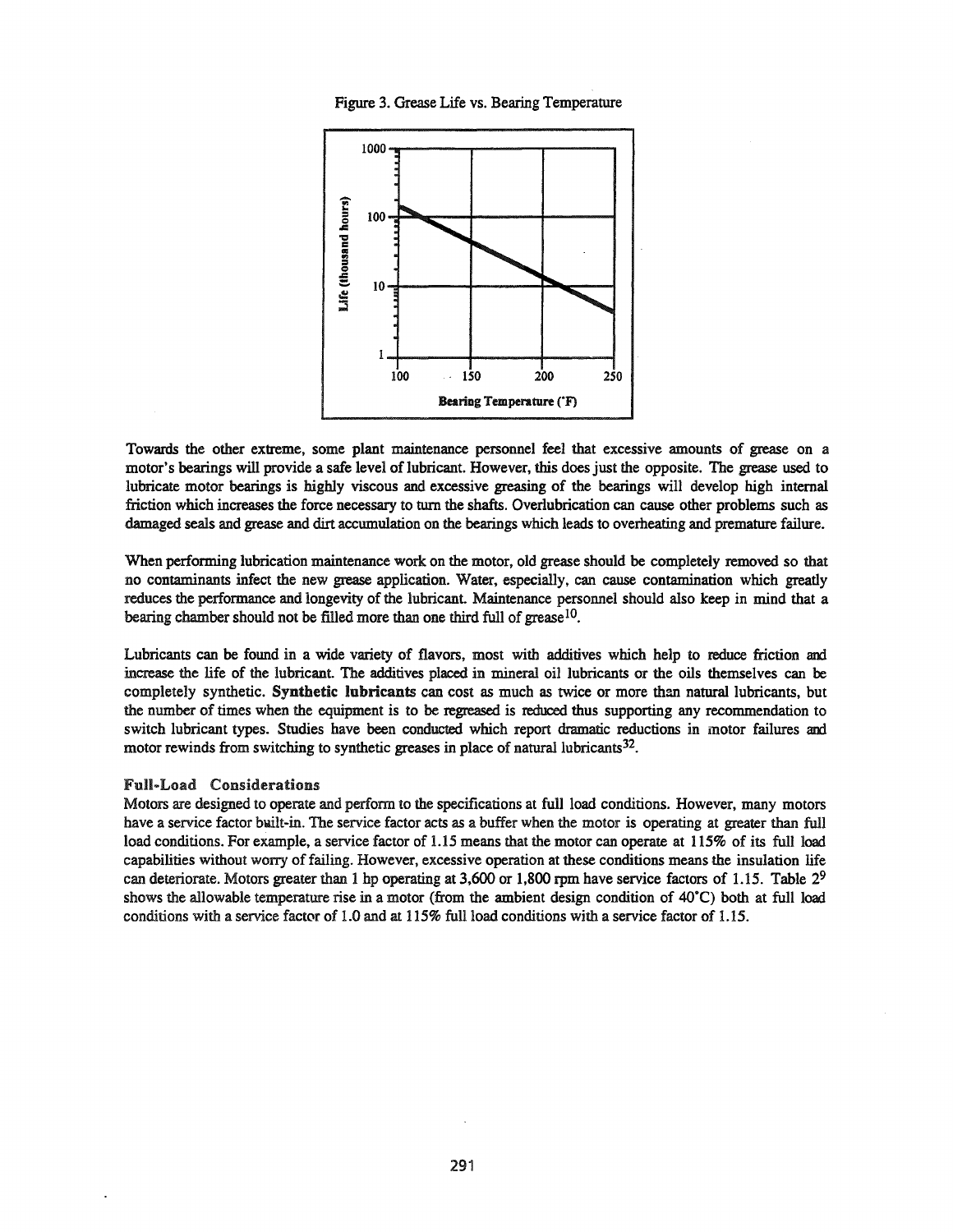| <b>Insulation Class</b>                             |                |                |                 |                 |  |
|-----------------------------------------------------|----------------|----------------|-----------------|-----------------|--|
|                                                     |                |                |                 |                 |  |
| Open or TEFC<br>Motors with a 1.0<br>service factor | $60^{\circ}$ C | $80^{\circ}$ C | $105^{\circ}$ C | $125^{\circ}$ C |  |
| All motors having a<br>1.15 service factor          | 70°C           | $90^{\circ}$ C | $115^{\circ}$ C | $135^{\circ}$ C |  |

Table 2. Allowable Temperature Rise Per Insulation Class

Some companies will look at the full load amps of a running motor. Monitoring software is used which tells the analyst the amperage that a motor should be drawing. When the technician observes an increase in the draw, it signals him to locate the motor and investigate further. This is an effective way to avoid major problems in a facility.

# PREDICTIVE MAINTENANCE

The goal of predictive maintenance programs is to reduce maintenance costs by detecting problems early which allow for better maintenance planning and less unexpected failures. Predictive maintenance programs for motors observe the temperatures, vibrations, and other data to determine a time for an overhaul or replacement of the motor. The following sections show the areas where data can be obtained which can tell a plant maintenance worker how well a particular motor is operating.

#### Motor Temperature

Motor temperature is a prime indicator of how well a motor is operating. A hot motor greatly reduces the life of the unit. A 10<sup> $\degree$ </sup>C (20 $\degree$ F) increase from the design motor temperature can reduce the life of the motor's insulation in half<sup>11</sup>! Table  $3^{12}$  gives some data on the operating temperatures of motors at different NEMA-class insulations.

There are many ways to measure the temperature of a motor. Thermocouples, pyrometers (an electrical thermometer used to measure high temperatures), and infrared scanners are the types of devices used to measure the temperature of a motor. The stator core is sometimes difficult to measure (see the "Insulation Hot Spot" data in Table 3), but there are ways to determine if there are problems in the core. If the laminations are in good condition, the surface temperatures of the motor will remain constant and heat up  $10^{\circ}$  to  $20^{\circ}$ F in approximately 30 minutesl3. A damaged core can be determined by observing "hot spots" which tend to heat up much more rapidly than the rest of the surface. If these spots are detected the test should be terminated to prevent any further damage and the motor should be sent out for repair.

| <b>Insulation Hot</b><br>Spot |              | Typical<br>Surface |  |
|-------------------------------|--------------|--------------------|--|
| Class                         | Temp         | Max Temp           |  |
|                               | $\mathbb{C}$ | $\mathbb{C}$       |  |
|                               | 105          | Ջበ                 |  |
|                               | 130          | 105                |  |
|                               | 155          | 130                |  |
|                               | 180          | 155                |  |

Table 3. Operating Temperatures of Motors at Varying Insulation Classes

Table 3 refers to the four normally used insulation classes. Each insulation class must be able to withstand maximum ambient temperatures plus any rise in temperature from normal full load operating conditions.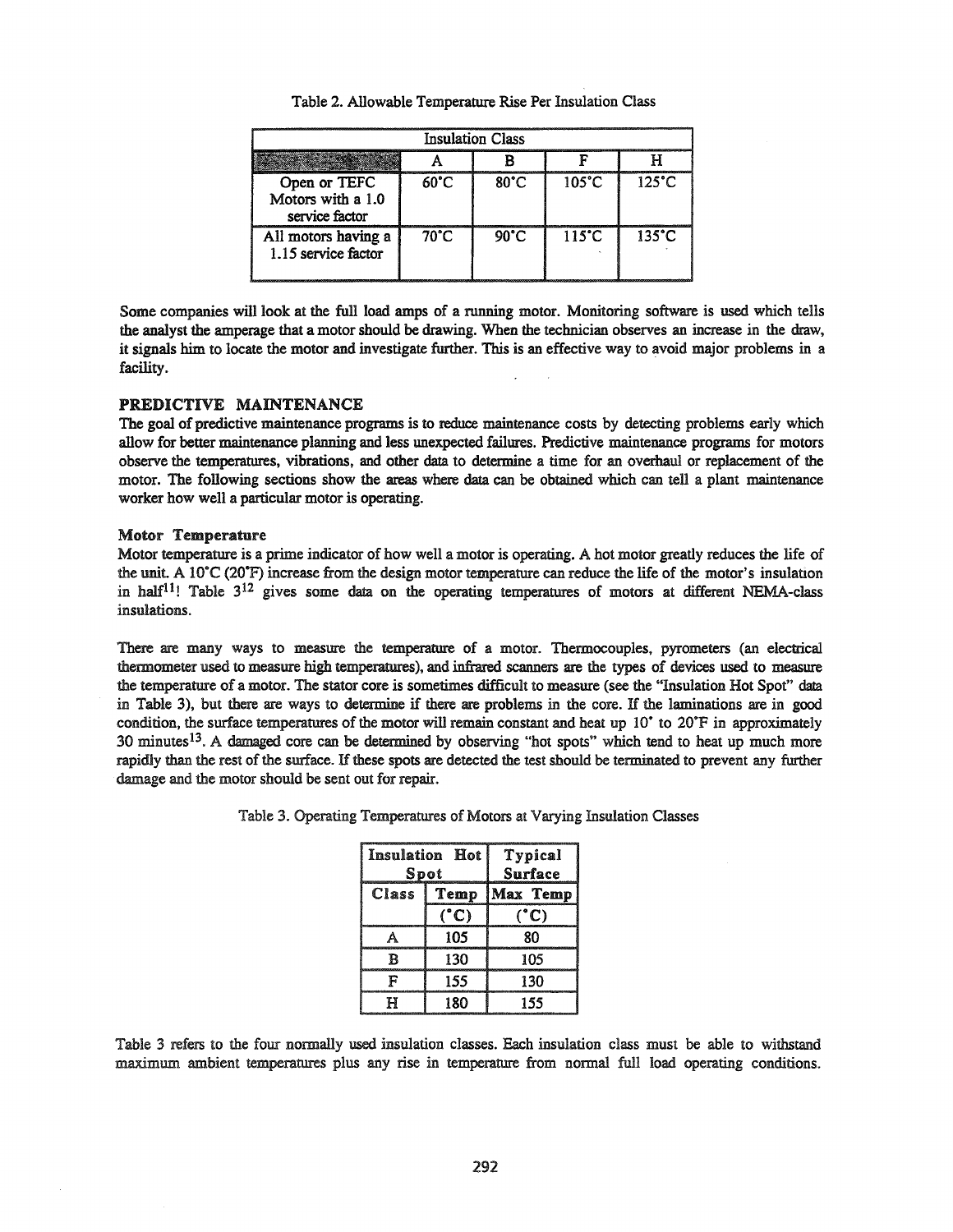Selecting a motor with an insulation class higher than necessary can help extend motor life and make a motor more tolerant to other problems that normally shorten motor life.

The insulation classes should not be confused with the NEMA design letters. Currently, there are four NEMA design codes: A, B, C, and D. The letters refer to the shape of the torque and inrush current versus the speed of the motor. Design A is frequently used on injection molding machines that require high pullout torques. Design B motors are the most popular and have relatively high starting torques. Design C motors also have high starting torques, but are typically used on conveyor systems that are operating under difficult conditions. Design D motors are high slip motors used in applications like cranes and hoists.

#### **Motor Vibration**

All rotating machinery, including motors, have a certain vibration level which should remain stable even after years of service. At some point, the motor could exhibit excessive vibration frequencies which increase wear on the machine and result in equipment failure. A vibration maintenance procedure is a simple task to add to an existing maintenance program and can prove useful in determining imminent failure of machines.

Some common causes of vibration are imbalance, mechanical looseness, misalignment, and a bent shaft<sup>14</sup>. By observing the amplitude and frequency of the vibration with respect to the motor's speed, the cause of the problem can be determined. For example, if the frequency of the vibration corresponds to the motor's speed, then the cause of the problem is imbalance. Imbalance is the most common of all vibration problems and can be corrected using a method of dynamic balancing (adding or subtracting weights to the perimeter of rotating machinery). Another example to determine if misalignment is the cause is whenever the amplitude of axial vibration is greater than 50% of the highest radial (horizontal or vertical) measurement, then suspect misalignment<sup>14</sup>. Reference [15] describes in detail ways to determine the cause of other vibration frequencies and amplitudes.

A wide array oftools exist to measure vibration. "Classical" vibration tools include the amplitude meter and the vibration analyzer and dynamic balancer. The amplitude meter is a portable hand-held unit that measures vibration in mils (l mil = 0.001 inches) through a hand-held probe and a sensing cable. The vibration analyzer and dynamic balancer is also portable, but automatically locates the spot and the quantity of excess weight which causes motor imbalance. There are now "modem" instruments available to measure vibration which range from stand-alone instruments to full computerized monitoring systems which can be integrated with temperature measurements and other parameters to predict equipment life and also aid in scheduling plant maintenance<sup>16</sup>.

#### Insulation Considerations

One successful way to predict motor failure is to test the strength of the insulation. The following sections describe four commonly used insulation tests.

#### Insulation Resistance Test

An extremely useful test to determine the time of motor repair or replacement is the insulation resistance test. This test should be conducted at regular intervals as with any predictive test. "Trending" the data is the most useful way to obtain information from the investigation.

The technique used in the insulation resistance test is to attach a megohmmeter to a motor whose windings are at ambient temperature. The megohmmeter measures insulation resistance between the windings and the frame of the motor. A SOO-volt megohmmeter should be used for motors with voltage ratings of 2,400 volts or less and a 1,000-volt megohmmeter should be used if the rated voltage is over 2,400 volts<sup>17</sup>. Once the readings are tabulated and charted, a pattern will develop to identify any trends in the data If the data remains constant time after time, the insulation system is in prime condition. When resistance drops after two or three successive tests, remove the motor from service<sup>17</sup>. Conditions like high humidity may cause a motor's insulation resistance to fall so a low resistance on one test compared to the rest of the data set does not always mean troubling news.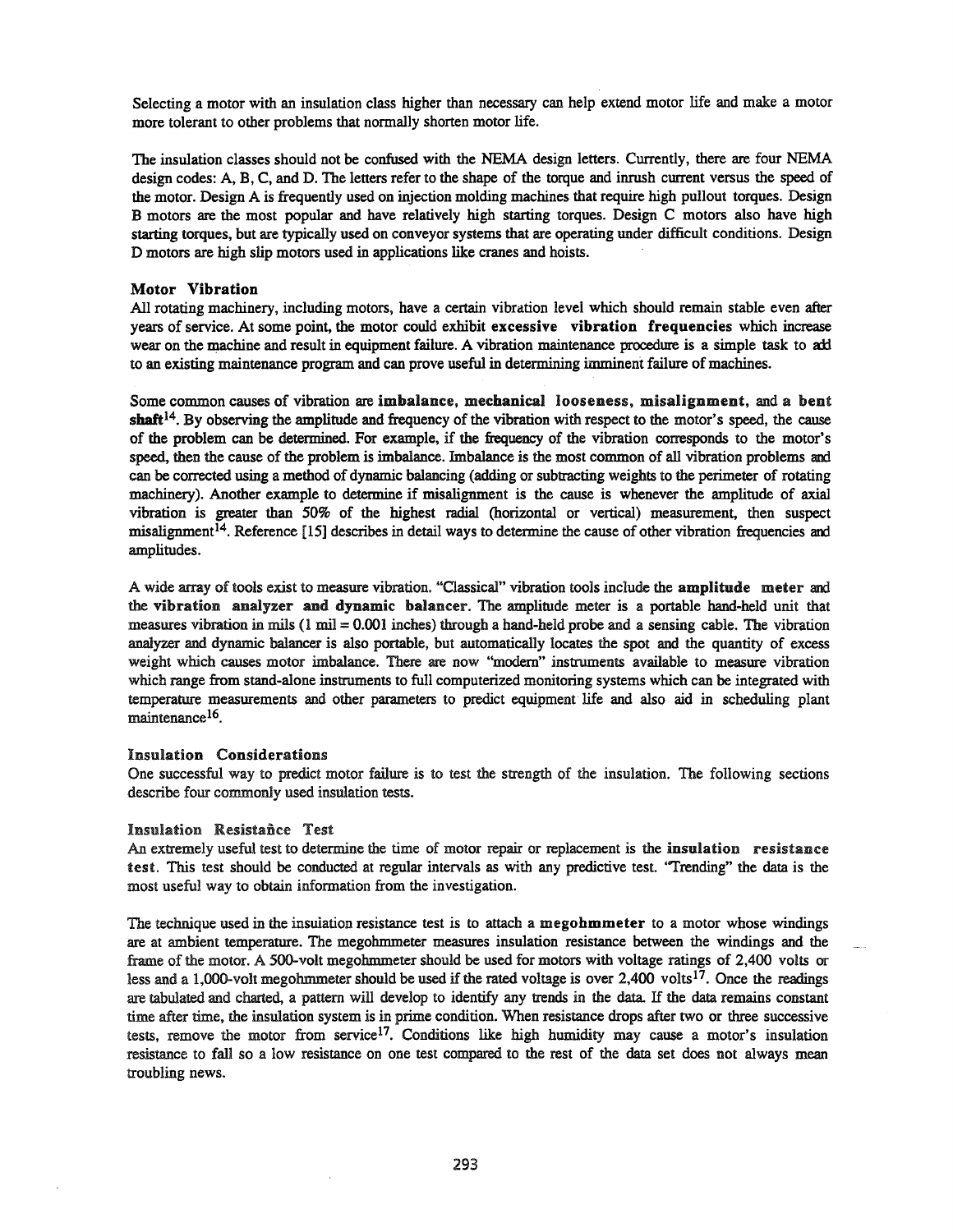# Polarization Index Test

The polarization index (P-I) is a method used to determine if any substance has contaminated the motor enough to cause serious damage to the windings which would shorten the motor's life. In testing the P-I, usually a 500 volt megohmmeter provides a constant dc voltage between the motor's windings and frame for 10 minutes. The insulation resistance is measured after the first minute and after the tenth minute. A ratio is taken to compare the resistance at the tenth minute to the resistance at the first minute. As long as this ratio is greater than 2, the windings are operating properly. If the ratio is below 2, the Electrical Apparatus and Service Association (EASA) recommends to have the motor's windings cleaned, baked, and retested. If the reading still falls below 2, the motor may need to be rewound. The P-I test can be used for trending gradual deterioration in windings as well. Just like in the insulation resistance test, data can be logged at regular intervals and new tests can be compared to previous tests to observe any differences in the datal7.

# Surge Test

The insulation resistance test and P-I test are widely used in maintenance programs. These tests really only detect the final stages of an insulation wear-out so another means to determine the initial stages of deteriorating insulation was developed. This test is known as the surge test and examines the turn-to-turn and phase-tophase insulations. Phase-ta-phase insulation is the protection found between the winding and ground while the turn-to-turn insulation is a thin film applied to the surface of the copper wire<sup>5</sup>. The surge test generates a voltage through the turn-to-turn and phase-to-phase insulations by discharging a capacitor into a winding to rapidly pulse the voltage to a specified level. Viewing the pattern on an oscilloscope reveals the surge test findings through each phase of the motor. Since the three phases of the motor are identical, the test patterns must also be identical. Unequal patterns signal the tester that an insulation short has occurred in the motor.

# DC High-Potential Test

Another test which better detects insulation weaknesses is the dc high-potential test. This test measures the insulation resistance compared to ground, but incorporates the dielectric strength of the insulation. This data is used to detect any weaknesses that could lead to a fault from voltage surges. The test applies a dc voltage in step increments up to an accepted voltage (usually twice the nameplate voltage plus 1,000 V-according to IEEE Std.95) and measuring and plotting the leakage current<sup>5</sup>. The resultant plot of current versus voltage should be a straight line. An abrupt upswing in the plot indicates an insulation flaw and the test should be aborted immediately to avoid failure under test<sup>5</sup>.

#### VISIONS OF THE FUTURE

This paper has discussed the most current issues in motor maintenance programs. Many of the ideas presented in this paper are put to use everyday in motor maintenance programs. There are some areas which may provide greater information to maintain electric motors. One area which research efforts have been focused on is the study of the motor current signature analysis (MCSA). The MCSA technique utilizes results of spectral analysis of the stator current (i.e., the supply current) of an induction motor to spot an existing or the beginning of a failure of the motor or the driven system<sup>18</sup>. Based on this research, another way of detecting problems in motors is to observe the instantaneous power which is a product of the supply voltage and current. Research results show that the information obtained by using the instantaneous power produces more information about a motor than that of the current alone<sup>18</sup>.

Other current research efforts to detect motor failures involves the U.S. Bureau of Mines. Their efforts focused on three phase squirrel cage induction motors where algorithms were created to analyze electrical parameters from readily available motor terminal information, and recognize subtle changes in electrical imbalance<sup>19</sup>. The imbalance may detect such things as winding insulation breakdown. As of June, 1996, no conclusive results were reported on the project, as the monitoring of motors at a Pennsylvania coal mine was still on-going.

A new test which is not widely used to observe misalignments in direct coupled drives is to use infrared thermography. A study was done by Infraspection Institute, Inc. (Shelburne, VT) using infrared cameras to detect, quickly and easily, misaligned drive couplings. The result was that if a coupling was misaligned, there would be increased axial and radial forces on the coupling which would result in excess heat. The infrared camera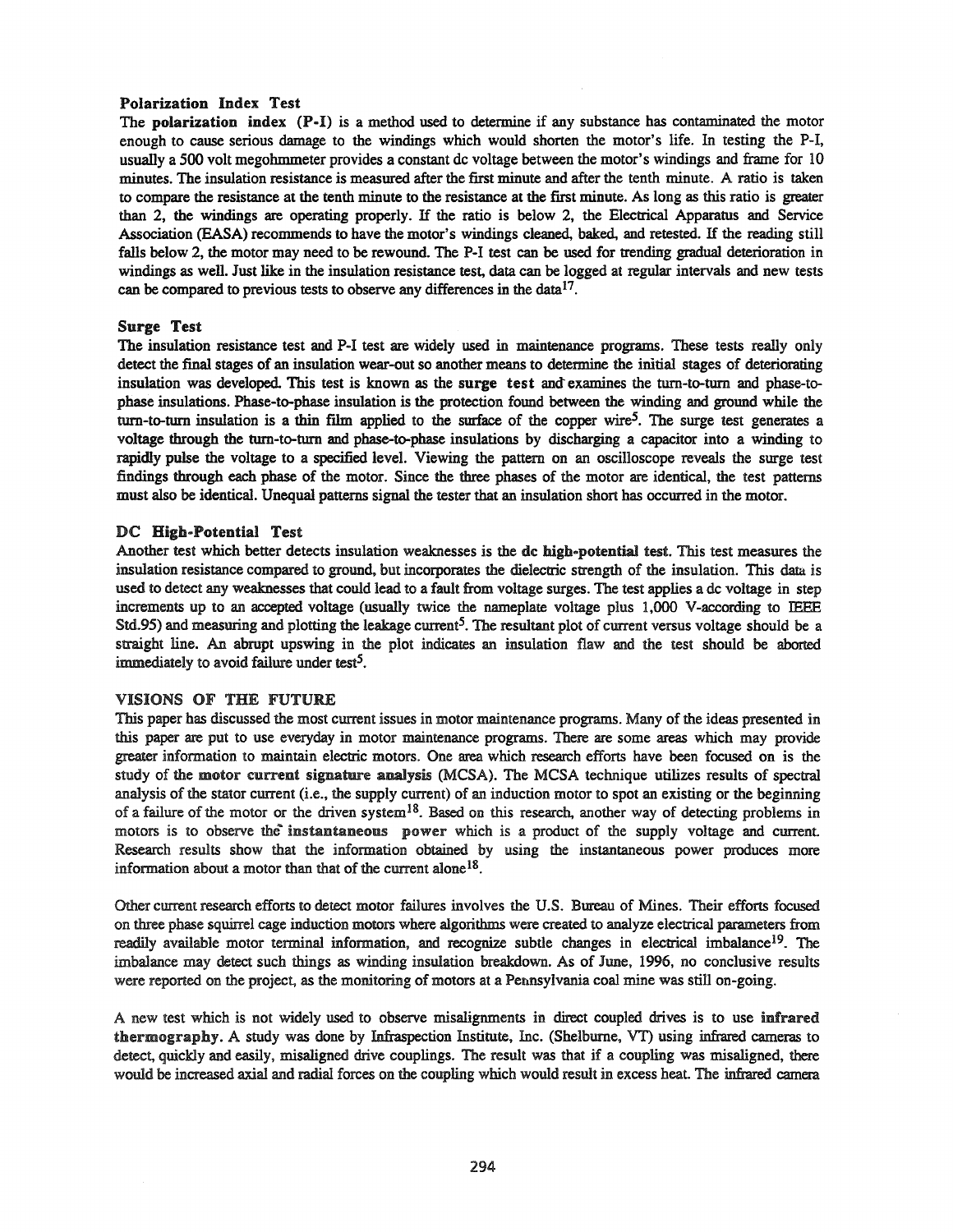can observe increased temperatures in misaligned couplings very easily by comparing results to properly aligned couplings20. Please see reference [20] for more information on this project.

# CONCLUSIONS

The goal of any motor maintenance program is to reduce unplanned downtime which is costly for any manufacturer. There are other benefits to incorporating a maintenance program like the ones described in this paper. Preventative tasks can improve motor efficiency which will result in improved plant efficiency. Predictive maintenance can facilitate the purchase of energy efficient motors by determining when motors need to be replaced. When this time is determined, the maintenance personnel in the plant can have the energy efficient motors ready to be installed in the production line. This procedure will result in reduced energy consumption by the plant and again improve plant efficiency.

# REFERENCES

1. McCoy, Gilbert A., and John G. Douglass, Energy Efficient Electric Motor Selection Handbook, Bonneville Power Administration and the US Department of Energy, publication DOE/GO-10096-290, August, 1996.

2. Stebbins, Wayne L., "Motor Efficiency and Performance", Practical Guide to Electrical Engineering for HVAC&R Engineers, November, 1996.

3. ''Electrical Distribution System Tune-Up", Electric Ideas Clearinghouse, Bonneville Power Administration, January 1995.

4. Phone conversation with Washington State Energy Office, October, 1996.

5. Schump, David E., "Predict Motor Failure with Insulation Testing", Plant Engineering, September, 1996.

6. "Preventive Maintenance of Motors and Controls", EC&M:Electrical Construction and Maintenance, October, 1995.

7. Lawrie, Robert J., "Guidelines for Motor Installations", EC&M:Electrical Construction and Maintenance, June, 1996.

8. Hodowanec, Mark M., "Considerations of Coupling Selection, Installation, and Alignment: Effects on Motor Mechanical Performance", Proceedings of the 1996 IEEE Annual Pulp and Paper Industry Technical Conference, June, 1996.

9. Nadel, Steven, et. al., Energy Efficient Motor Systems: A Handbook on Technology. Program. and Policy Opportunities, American Council for an Energy-Efficient Economy, 1992.

10. EASA Standards for the Repair of Electrical Apparatus. Electrical Apparatus Service Association, Inc., St.Louis, MO.

11. Schump, David E., ''Testing to Assure Reliable Operation of Electric Motors", lAS Annual Meeting, IEEE Industry Applications Society, Piscataway, NJ, 1990.

12. Sandman, Robert L., "What Causes Electric Motor Failures", Practical Guide to Electrical Engineering for HYAC&R Engineers, November, 1996.

13. "Stator Core Testing", EASA Tech Note No. 17, Electrical Apparatus Service Association, Inc., St.Louis, MO.

14. Lawrie, Robert J., "Common Causes of Vibration-Part 2", EC&M:Electrical Construction am Maintenance, March, 1993.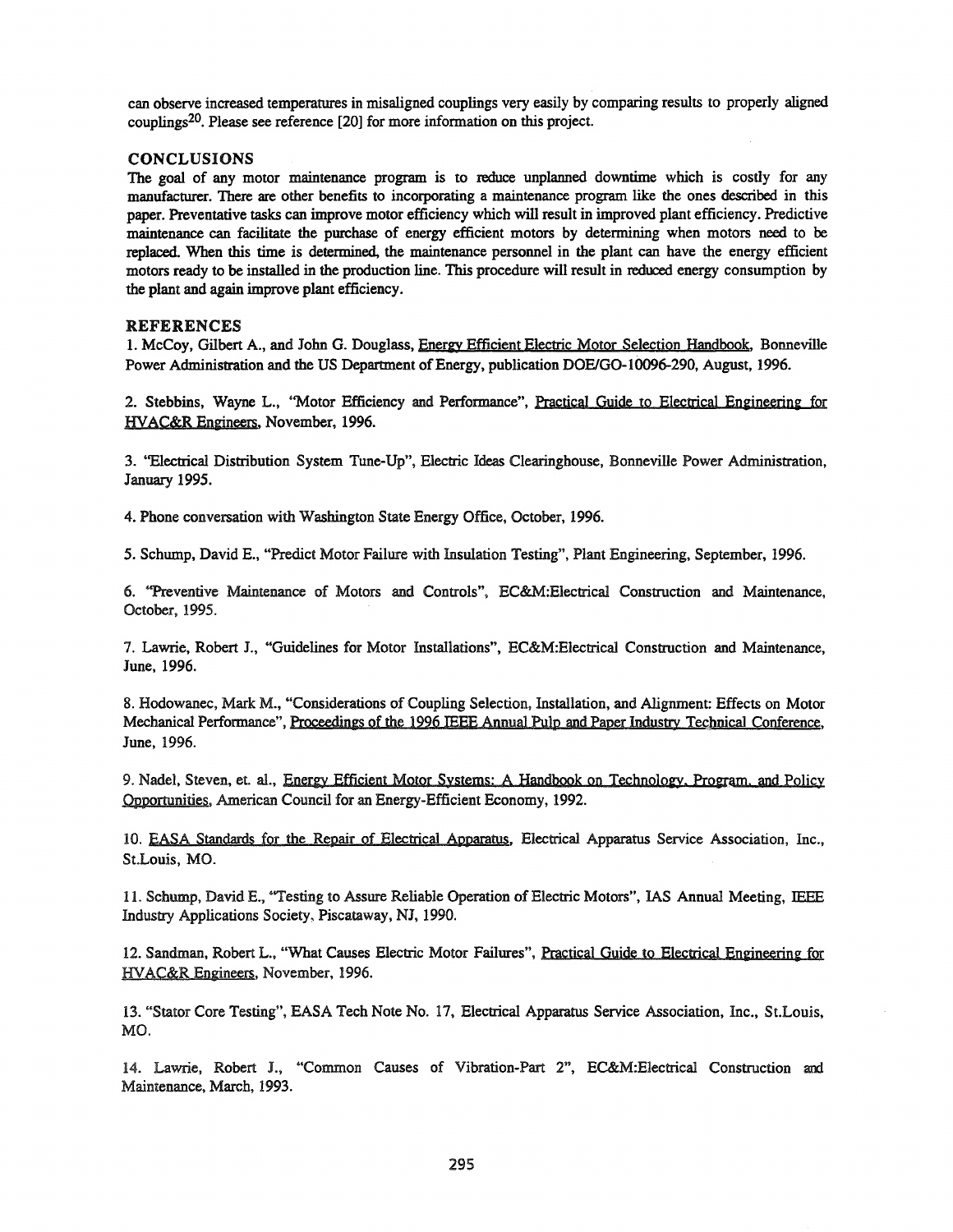15. Lawrie, Robert J., "Understanding Vibration Analysis for Longer Motor Life-Part I", EC&M:Electrical Construction and Maintenance, February, 1993.

16. Lawrie, Robert J., "Common Causes of Vibration-Part 5", EC&M:Electrical Construction and Maintenance, June, 1993.

17. How to Get the Most From Your Electric Motors, Electrical Apparatus Service Association, Inc., St.Louis, MO.

18. Legowski, Stanislaw F., A.H.M. Sadrul Ula, and Andrezej M. Trzynadlowski, "Instantaneous Power as a Medium for the Signature Analysis of Induction Motors", IEEE Transactions on Industry Applications, Aug, 1996.

19. Homce, Gerald T., and John R. Thalimer, "Reducing Unscheduled Plant Maintenance Delays-Field Test of a New Method to Predict Electric Motor Failure", IEEE Transactions on Industry Applications, June, 1996.

20. Kelch, C.K., and P.E. Grover, "Using Thermography to Detect Misalignment in Coupled Equipment", Proceedings of SPIE-Thermosense XVIII, April, 1996.

21. Wolfe, Elwood J., "Managing Motor Maintenance" , lAS Annual Meeting, IEEE Industry Applications Society, Piscataway, NJ, 1990.

22. Cowem, Edward H., "Types of Motors", Practical Guide to Electrical Engineering for HVAC&R Engineers, November, 1996.

23. Understanding AC Motor Efficiency, Electrical Apparatus Service Association, Inc., StLouis, MO.

24. Zink, John c., "Find the Competitive Edge with Maintenance", Power Engineering, February, 1997.

25. Lawrie, Robert J., "Common Causes of Vibration-Part 3", EC&M:Electrical Construction and Maintenance, April, 1993.

26. Lawrie, Robert J., "Common Causes of Vibration-Part 4", EC&M:Electrical Construction and Maintenance, May, 1993.

27. Cowem, Edward H., "Effectively Applying Premium Efficiency Motors", EC&M:Electrical Construction and Maintenance, March, 1995.

28. Lawrie, Robert J., "Understanding Modem Motors and Controllers", EC&M:Electrical Construction and Maintenance, March, 1995.

29. Rehder, R.H., R.E. Draper, and B.J. Moore, "How Good is Your Motor Insulation System", IEEE Electrical Insulation Magazine, August, 1996.

30. Strugar, Don; and Ray Weiss, "Why Electric Motors Fail", Plant Engineering, July 1994.

31. Kochensparger, Joe, "Minimize Motor Failure Downtime", Plant Engineering, March, 1987.

32. Tedrow, L.E., "Synthetic Greases Take on the Tough Jobs", Plant Engineering, January, 1984.

33. Nolden, Carol, "A Guide to Synthetic Lubricants", Plant Engineering, May, 1985.